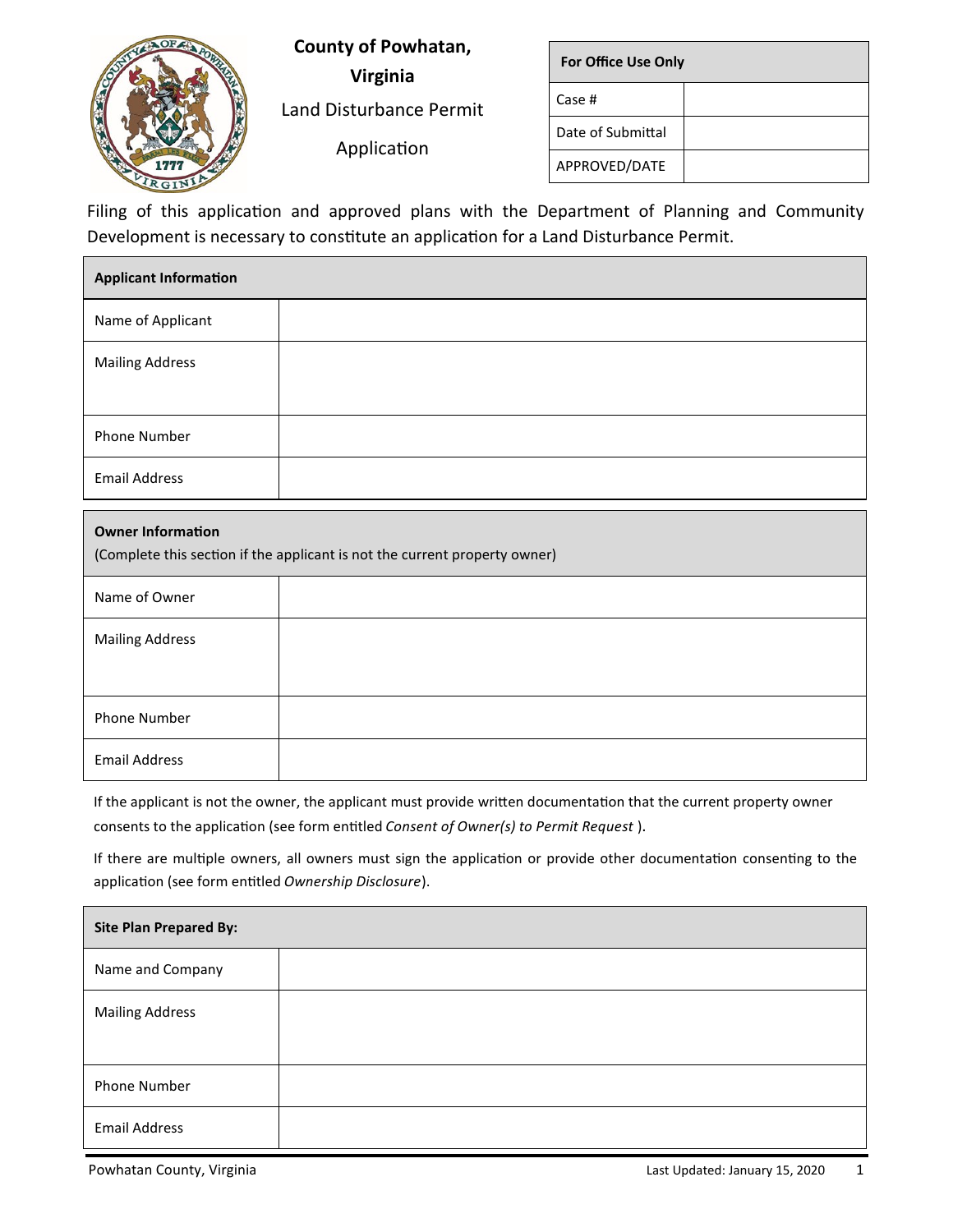| <b>Project Information</b> |  |  |
|----------------------------|--|--|
| Project Name               |  |  |
| Tax Map Number             |  |  |
| <b>Physical Address</b>    |  |  |
| Parcel Area (acres)        |  |  |
| Disturbed Area (acres)     |  |  |
| Zoning                     |  |  |

| <b>Responsible Land Disturber</b>                   |  |
|-----------------------------------------------------|--|
| Name and Company                                    |  |
| <b>Mailing Address</b>                              |  |
| <b>Phone Number</b>                                 |  |
| <b>Email Address</b>                                |  |
| Certificate Number, Type,<br>and Date of Expiration |  |
| Signature of Land Disturber                         |  |

## **Statement of Understanding**

I, \_\_\_\_\_\_\_\_\_\_\_\_\_\_\_\_\_\_\_\_\_\_\_\_\_\_ (print name), hereby certify that I fully understand the provisions of the Powhatan County Erosion and Sediment Control regulations, and that I accept responsibility for carrying out the Erosion and Sediment Control Plan for the above referenced project location as approved by Powhatan County. I grant the right of entry onto this property, as described above, to the designated personnel for Powhatan County for the purpose of inspecting and monitoring for compliance with the provisions of this Land Disturbance Permit. I further understand that this permit is valid for twelve (12) months following the date of issue, unless closed sooner. Renewal fees must be submitted seven (7) days prior to permit expiration.

**Signature of Applicant Name of Applicant (Printed)**

| <b>Review Fee</b>  |                 | <b>For Office Use Only</b>                     |      |
|--------------------|-----------------|------------------------------------------------|------|
| $$750.00+$         | Date Submitted: | Approved:                                      |      |
| $$150.00$ per acre | Amount Paid:    | Local Program Administrator                    | Date |
|                    |                 | If checked, permit is approved with conditions |      |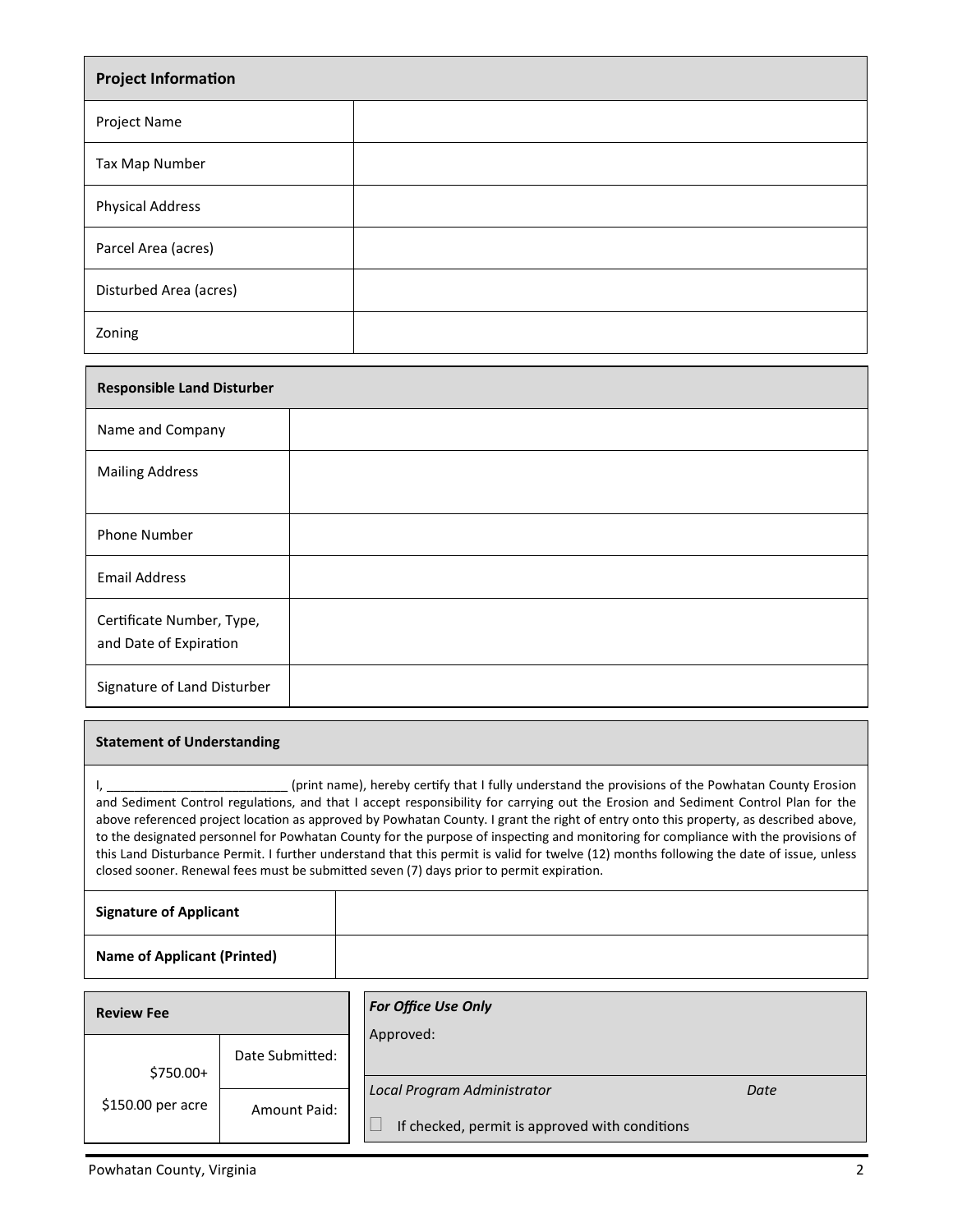## **Ownership Disclosure**

List below the names and addresses of all owners or parties in interest of the land subject to this request.

If this request is in the name of a corporation, artificial person, joint venture, trust, or other form of ownership, all officers, directors, and any stock holders owning ten percent or more of such stock must be listed.

| <b>Name</b>                                                                                                                                                   | <b>Address</b> |      |  |
|---------------------------------------------------------------------------------------------------------------------------------------------------------------|----------------|------|--|
|                                                                                                                                                               |                |      |  |
|                                                                                                                                                               |                |      |  |
|                                                                                                                                                               |                |      |  |
|                                                                                                                                                               |                |      |  |
| information is true and that I am the applicant requesting approval of a Land Disturbance Permit for Tax Map                                                  |                |      |  |
| If the information listed above changes at any time while this request is being considered, I will provide Powhatan<br>County with an updated list of owners. |                |      |  |
| <b>Signature of Applicant</b>                                                                                                                                 |                |      |  |
| <b>Name of Applicant (Printed)</b>                                                                                                                            |                |      |  |
| Commonwealth of Virginia<br>Sworn and subscribed to before me a Notary Public in and for the jurisdiction aforesaid<br>by                                     |                |      |  |
| whose name is signed to the above, on this _______ day of<br>20                                                                                               |                |      |  |
| <b>Notary Public</b>                                                                                                                                          |                | Seal |  |
| <b>Commission Expires</b>                                                                                                                                     |                |      |  |
| <b>Notary Number</b>                                                                                                                                          |                |      |  |